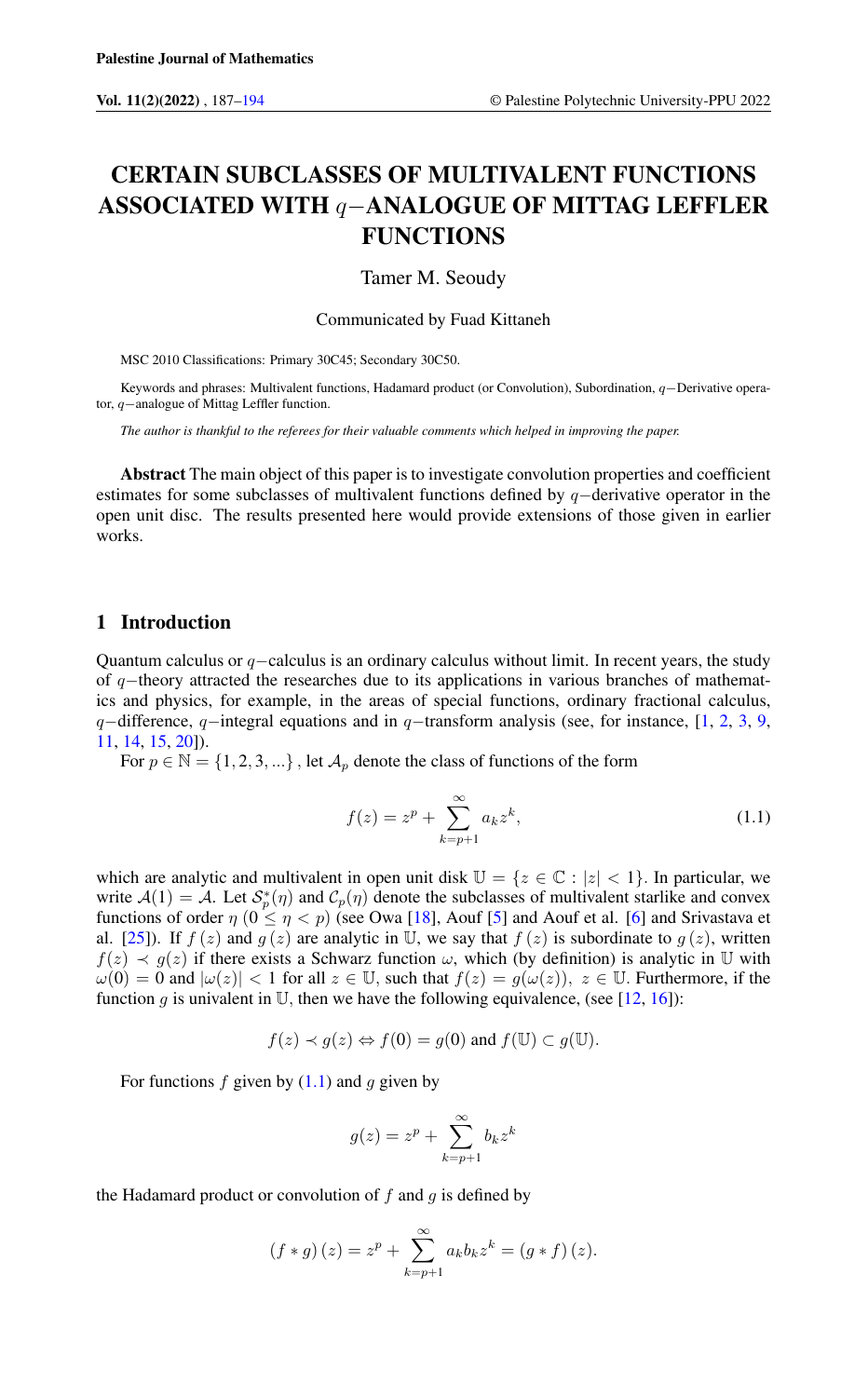Also, for  $f \in A_p$  given by [\(1.1\)](#page-0-0) and  $0 < q < 1$ , the q-derivative of f is defined by (see Gasper and Rahman [\[13\]](#page-7-11) and Srivastava et al. [\[26\]](#page-7-12))

<span id="page-1-0"></span>
$$
D_{p,q}f(z) := \begin{cases} f'(0) & \text{if } z = 0, \\ \frac{f(qz) - f(z)}{(q-1)z} & \text{if } z \neq 0, \end{cases}
$$
 (1.2)

provided that  $f'(0)$  exists. From  $(1.2)$ , we deduce that

$$
D_{p,q}f(z) = [p]_q z^{p-1} + \sum_{k=p+1}^{\infty} [k]_q a_k z^{k-1} (z \neq 0), \qquad (1.3)
$$

where

$$
[i]_q := \frac{1 - q^i}{1 - q} = 1 + q + q^2 + \dots + q^{i-1},\tag{1.4}
$$

and

$$
\lim_{q \to 1^{-}} D_{p,q} f(z) = \lim_{q \to 1^{-}} \frac{f(qz) - f(z)}{(q-1)z} = f'(z),
$$

for a function f which is differentiable in a given subset of  $\mathbb C$ . Further, for  $p = 1$ , we have  $D_{q,1}f(z) = D_qf(z)$  (see Seoudy and Aouf [\[22\]](#page-7-13)).

Making use of the q−derivative operator  $D_{p,q}$  (0 < q < 1, p ∈ N) given by [\(1.2\)](#page-1-0), we introduce the subclass  $S_{p,q}^*(\eta)$  of p-valently q-starlike functions of order  $\eta$  in U and the subclass  $\mathcal{C}_{p,q}(\eta)$  of p−valently q−convex functions of order  $\eta$  in  $\mathbb{U}$ ,  $0 \leq \eta < [p]_q$ , as follows:

$$
\mathcal{S}_{p,q}^*(\eta) = \left\{ f \in \mathcal{A}_p : \Re \left\{ \frac{z D_{p,q} f(z)}{f(z)} \right\} > \eta \right\},\
$$

and

$$
C_{p,q}(\eta) = \left\{ f \in \mathcal{A}_p : \Re \left\{ \frac{D_{p,q}(zD_{p,q}f(z))}{D_{p,q}f(z)} \right\} > \eta \right\},\,
$$

respectively. It is easy to check that

$$
f\in \mathcal{C}_{p,q}\left(\eta\right) \iff \frac{z D_{p,q}f}{\left[p\right]_q}\in \mathcal{S}_q^*\left(\eta\right).
$$

We note also that  $\lim_{q \to 1^-} S_{p,q}^* (\eta) = S_p^* (\eta)$  and  $\lim_{q \to 1^-} C_{p,q} (\eta) = C_p (\eta)$ .

We next introduce the subclasses  $S_{p,q}^* [\alpha; A, B]$  and  $\mathcal{C}_{p,q} [\alpha; A, B]$  as follows.

**Definition 1.1.** For  $0 < q < 1$ ,  $0 \le \eta < [p]_q$ ,  $-1 \le B < A \le 1$  and  $p \in \mathbb{N}$ , let  $\mathcal{S}_{p,q}^*$   $[\eta;A,B]$  and  $\mathcal{C}_{p,q}[\eta, A, B]$  be the subclasses of  $\mathcal{A}_p$  consisting of functions f of the form [\(1.1\)](#page-0-0) and satisfy the analytic criterion:

<span id="page-1-1"></span>
$$
\frac{1}{[p]_q - \eta} \left( \frac{z D_{p,q} f(z)}{f(z)} - \eta \right) \prec \frac{1 + Az}{1 + Bz},\tag{1.5}
$$

<span id="page-1-2"></span>and

$$
\frac{1}{[p]_q - \eta} \left( \frac{D_{p,q} (z D_{p,q} f(z))}{D_{p,q} f(z)} - \eta \right) \prec \frac{1 + Az}{1 + Bz},\tag{1.6}
$$

From  $(1.5)$  and  $(1.6)$ , it follows that

<span id="page-1-3"></span>
$$
f \in \mathcal{C}_{p,q}[\eta; A, B] \Leftrightarrow \frac{z D_{p,q} f}{[p]_q} \in \mathcal{S}_{p,q}^*[\eta; A, B]. \tag{1.7}
$$

We remark the following special cases:

(i)  $S_{p,q}^* [\eta; 1, -1] =: S_{p,q}^* (\eta)$  and  $C_{p,q} [\eta; 1, -1] =: C_{p,q} (\eta) (0 \leq \eta < [p]_q);$ (ii)  $\hat{S}_{1,q}^{*}$  [0; A, B] =:  $\hat{S}_{q}^{*}$  [A, B] and  $\mathcal{C}_{1,q}$  [0; A, B] =:  $\mathcal{C}_{q}$  [A, B] (see [\[22,](#page-7-13) [23\]](#page-7-14)); (iii)  $\lim_{q \to 1^-} S_{p,q}^* [\eta; 1, -1] =: S_p^*(\eta)$  and  $\lim_{q \to 1^-} C_{p,q} [\eta; 1, -1] =: C_p(\eta)$   $(0 \le \eta < p)$  (see [\[18\]](#page-7-5) and  $[5]$ ;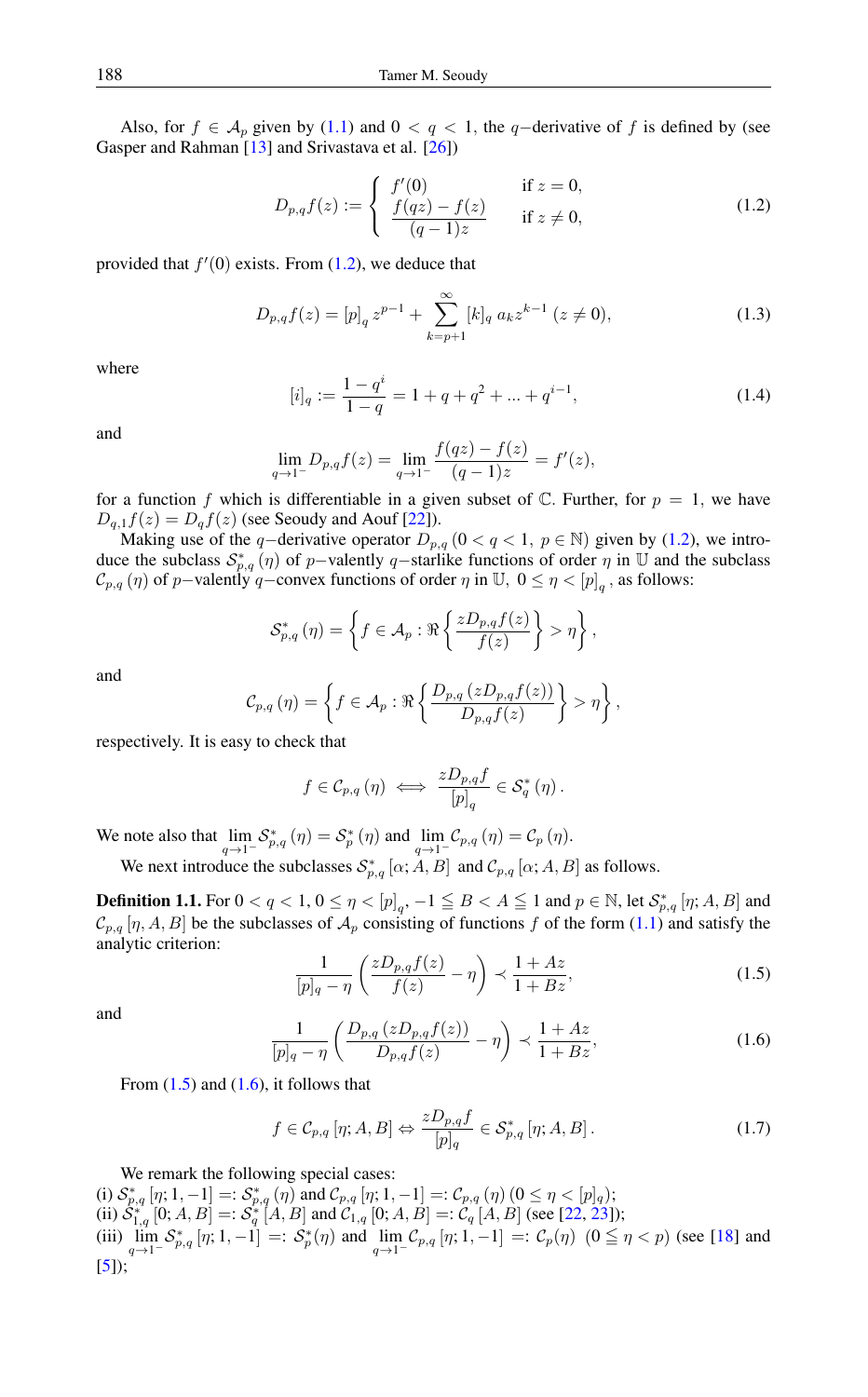(iv)  $\lim_{q \to 1^{-}} S_{p,q}^{*} [0; A, B] = S_p [A, B]$  and  $\lim_{q \to 1^{-}} C_{p,q} [0; A, B] = C_p [A, B]$  (see [\[21,](#page-7-15) with  $\lambda = 0$  and  $\phi(z) = \frac{1+Az}{1+Bz}$  and [\[4\]](#page-6-4)); (v)  $\lim_{q \to 1^-} S^*_{1,q} [0; A, B] = S [A, B]$  and  $\lim_{q \to 1^-} C_{1,q} [0; A, B] = C [A, B]$  (see [\[7\]](#page-7-16)).

The *q*-shifted factorials, for any complex number  $\alpha$ , are defined by

$$
(\alpha;q)_0 := 1; \quad (\alpha;q)_n := \prod_{k=0}^{n-1} (1 - \alpha q^k), \ n \in \mathbb{N}.
$$
 (1.8)

The definition [\(1.8\)](#page-2-0) remains meaningful for  $n = \infty$  as a convergent infinite product

<span id="page-2-0"></span>
$$
(\alpha;q)_{\infty} = \prod_{j=0}^{\infty} \left(1 - \alpha q^j\right) \text{ for } |q| < 1.
$$

Furthermore, in terms of the basic (or  $q$  –) Gamma function  $\Gamma_q(z)$  defined by

$$
\Gamma_q(z) := \frac{(q;q)_{\infty}(1-q)^{1-z}}{(q^z;q)_{\infty}} \qquad (0 < q < 1; \ z \in \mathbb{C}), \tag{1.9}
$$

so that

$$
\lim_{q \to 1^-} \{\Gamma_q(z)\} = \Gamma(z)
$$

for the familiar Gamma function  $\Gamma(z)$ , we find from [\(1.8\)](#page-2-0) that

$$
(q^{\alpha};q)_n = \frac{\Gamma_q(\alpha+n)}{\Gamma_q(\alpha)} (1-q)^n \qquad (n \in \mathbb{N}; \ \alpha \in \mathbb{C}).
$$

We note that

$$
\lim_{q \to 1^{-}} \frac{(q^{\alpha}; q)_n}{(1-q)^n} = (\alpha)_n,
$$

where

$$
(\alpha)_n = \begin{cases} 1, & \text{if } n = 0, \\ \alpha(\alpha + 1)(\alpha + 2) \dots (\alpha + n - 1), & \text{if } n \in \mathbb{N}. \end{cases}
$$

For  $0 < q < 1$ ,  $\alpha$ ,  $\beta$ ,  $\gamma \in \mathbb{C}$ ,  $\Re(\alpha) > 0$ ,  $\Re(\beta) > 0$ ,  $\Re(\gamma) > 0$ , consider the *q-analogue of Mittag Leffler* defined by (see [\[24\]](#page-7-17), [\[8\]](#page-7-18) and [\[10\]](#page-7-19))

$$
E_{\alpha,\beta}^{\gamma}(z;q) = \sum_{k=0}^{\infty} \frac{(q^{\gamma};q)_k}{(q;q)_k} \frac{z^k}{\Gamma_q(\alpha k + \beta)}.
$$

As  $q \to 1^-$ , the operator  $E_{\alpha,\beta}^{\gamma}(z;q)$  reduces to  $E_{\alpha,\beta}^{\gamma}(z)$  introduced by Prabhakar [\[19\]](#page-7-20). Now, let us define

$$
\mathbb{E}_{\alpha,\beta}^{\gamma,p}(z;q) := z^p \Gamma_q(\beta) E_{\alpha,\beta}^{\gamma}(z;q) = z^p + \sum_{k=p+1}^{\infty} \frac{(q^{\gamma};q)_{k-p}}{(q;q)_{k-p}} \frac{\Gamma_q(\beta)}{\Gamma_q(\alpha(k-p)+\beta)} z^k.
$$

We remark that:

(i)  $\mathbb{E}_{1,1}^{1,p}(z;q) = z^p e_q(z);$ (ii)  $\mathbb{E}_{1,2}^{1,p}(z;q) = z^{p-1} (e_q(z) - 1);$ where  $e_q(z)$  is one of the q−analogues of the exponential function  $e^z$  given by

$$
e_q(z) = \sum_{k=0}^{\infty} \frac{z^k}{\Gamma_q(k+1)} = \sum_{k=0}^{\infty} \frac{(1-q)^k z^k}{(q;q)_k} = \frac{1}{(z;q)_{\infty}}.
$$

Using the Hadamard product (or convolution), we define the linear operator  $\mathbb{E}_{\alpha,\beta}^{\gamma,p}$  :  $\mathcal{A}_p \to \mathcal{A}_p$  by (see [\[8\]](#page-7-18) and [\[10\]](#page-7-19))

$$
\mathbb{H}_{\alpha,\beta}^{\gamma,p}f(z) = \mathbb{E}_{\alpha,\beta}^{\gamma,p}(z;q) * f(z) = z^p + \sum_{k=p+1}^{\infty} \frac{(q^{\gamma};q)_{k-p}}{(q;q)_{k-p}} \frac{\Gamma_q(\beta)}{\Gamma_q(\alpha(k-p)+\beta)} a_k z^k, \ z \in \mathbb{U}. \tag{1.10}
$$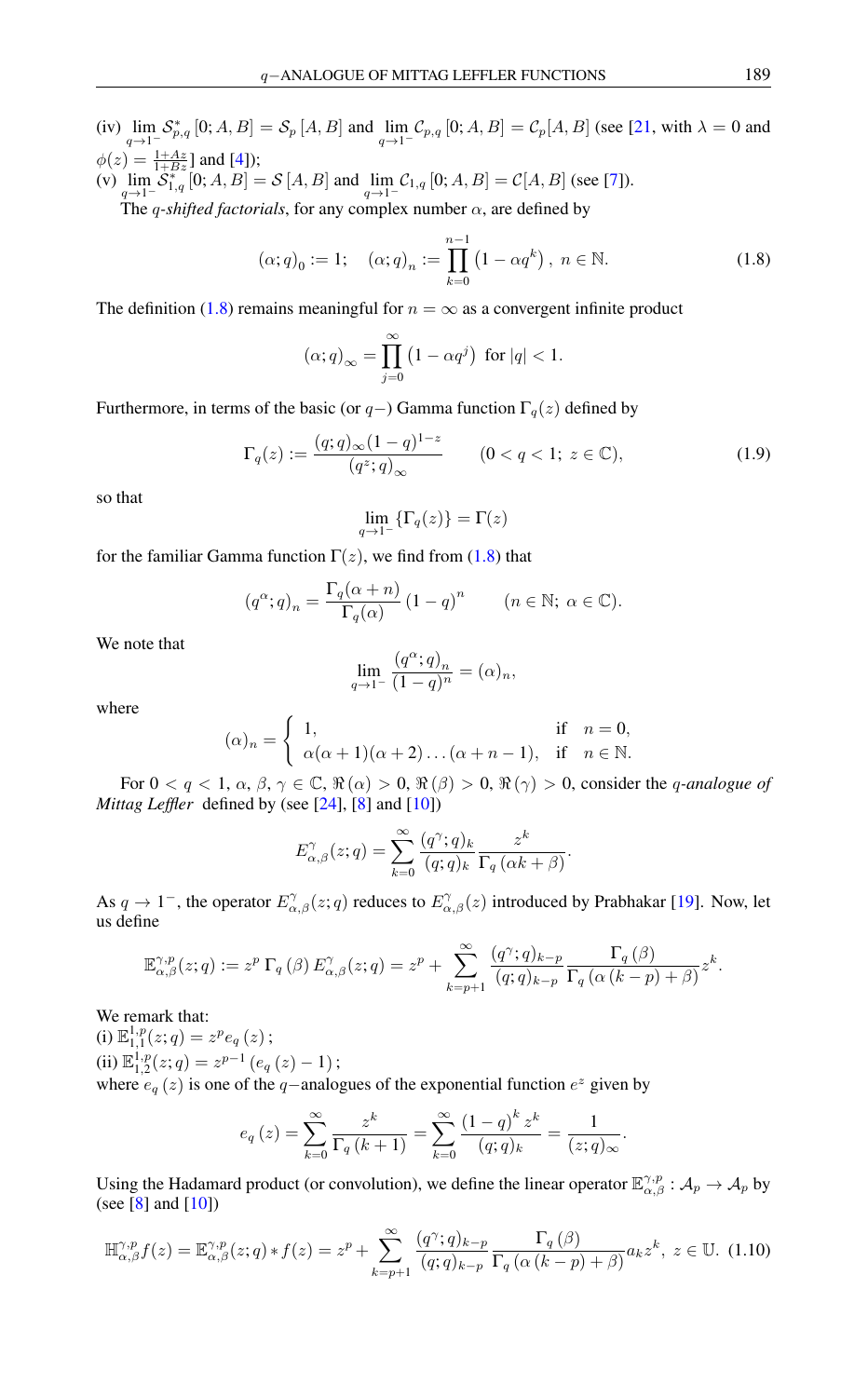<span id="page-3-6"></span>**Definition 1.2.** For  $0 < q < 1$ ,  $\alpha, \beta, \gamma \in \mathbb{C}$ ,  $\Re(\alpha) > 0$ ,  $\Re(\beta) > 0$ ,  $\Re(\gamma) > 0$ ,  $-1 \leq B < A \leq 1$ and  $0 \leq \eta < [p]_q$ , let

$$
\mathcal{S}_{p,q,\alpha,\beta}^{\gamma}\left[\eta;A,B\right]:=\left\{f\in\mathcal{A}_{p}:\mathbb{H}_{\alpha,\beta}^{\gamma,p}f\in\mathcal{S}_{p,q}^{*}\left[\eta;A,B\right]\right\},\right
$$

and

$$
_{p,q,\alpha,\beta}^{\gamma}\left[\eta;A,B\right]:=\left\{ f\in\mathcal{A}_{p}:\mathbb{H}_{\alpha,\beta}^{\gamma,p}f\in\mathcal{C}_{p,q}\left[\eta;A,B\right]\right\} .
$$

It is easy to check that

 $\mathcal{C}$ 

$$
f\in \mathcal{C}_{p,q,\alpha,\beta}^{\gamma}\left[\eta;A,B\right]\Leftrightarrow\frac{zD_{p,q}f}{\left[p\right]_{q}}\in \mathcal{S}_{p,q,\alpha,\beta}^{\gamma}\left[\eta;A,B\right].
$$

Seoudy and Aouf in [\[22\]](#page-7-13) (and Mostafa et al. in [\[17\]](#page-7-21)) introduced some subclasses of q–starlike (meromorphic) and q−convex (meromorphic) functions involving q−derivative operator, they obtained convolution properties and coefficient estimates for functions belonging to these classes. In this paper, we investigate convolution properties two subclasses  $\mathcal{S}_{p,q}^*$  [ $\eta; A, B$ ] and  $\mathcal{K}_{p,q}$  [ $\eta; A, B$ ]. Also, we obtain coefficient estimates for the subclasses  $S_{p,q,\alpha,\beta}^{\gamma}[\eta;A,B]$  and  $\tilde{C}_{p,q,\alpha,\beta}^{\gamma}[\eta;A,B]$ .

### 2 Main Results

Unless otherwise mentioned, we assume throughout this paper that  $0 < q < 1$ ,  $\Re(\alpha) > 0$ ,  $\Re(\beta) > 0$ ,  $\Re(\gamma) > 0$ ,  $-1 \leq B < A \leq 1$ ,  $\mathbb{U}^* = \mathbb{U} \setminus \{0\}$  and  $0 \leq \eta < [p]_q$ .

<span id="page-3-4"></span>**Theorem 2.1.** *If*  $f \in A_p$ , then  $f \in S_{p,q}^*$  [ $\eta$ ; A, B] *if and only if* 

$$
\frac{1}{z^p} \left[ f(z) * \frac{z^p - C z^{p+1}}{(1 - z)(1 - qz)} \right] \neq 0 \quad (z \in \mathbb{U}^*; \theta \in [0, 2\pi)), \tag{2.1}
$$

<span id="page-3-5"></span>*where*

<span id="page-3-0"></span>
$$
C = q + \frac{q^{p} (e^{-i\theta} + B)}{(A - B) (p|_{q} - \eta)}.
$$
\n(2.2)

*Proof.* For any function  $f \in A_p$ , we can verify that

<span id="page-3-1"></span>
$$
f(z) = f(z) * \frac{z^p}{1 - z}
$$
 (2.3)

<span id="page-3-2"></span>and

$$
zD_{p,q}f(z) = f(z) * \frac{[p]_q z^p + (1 - [p]_q) z^{p+1}}{(1 - z)(1 - qz)}.
$$
 (2.4)

First, in order to prove that  $(2.1)$  holds, we will write  $(1.5)$  by using the principle of subordination between analytic functions, that is,

<span id="page-3-3"></span>
$$
\frac{zD_{p,q}f(z)}{f(z)} = \frac{[p]_q + \left\{ [p]_q B + (A-B) \left( [p]_q - \eta \right) \right\} w(z)}{1 + Bw(z)},
$$

where  $w$  is a Schwarz function, hence

$$
\frac{1}{z^p} \left[ z D_{p,q} f(z) \left( 1 + B e^{i\theta} \right) - \left( [p]_q + \left\{ [p]_q B + (A - B) \left( [p]_q - \eta \right) \right\} e^{i\theta} \right) f(z) \right] \neq 0, \quad (2.5)
$$

for all  $z \in \mathbb{U}^*$  and  $\theta \in [0, 2\pi)$ . Since the convolution operator satisfy the distributivity  $f *$  $(g+h) = f * g + f * h$  for any functions f, g,  $h \in A_p$ , and from [\(2.3\)](#page-3-1) and [\(2.4\)](#page-3-2), the relation [\(2.5\)](#page-3-3) may be written as

$$
\frac{1}{z^p}\left[\left(1+Be^{i\theta}\right)\left(f(z)\ast\left[\frac{\left[p\right]_q z^p+\left(1-\left[p\right]_q\right) z^{p+1}}{(1-z)(1-qz)}\right]\right)\right]
$$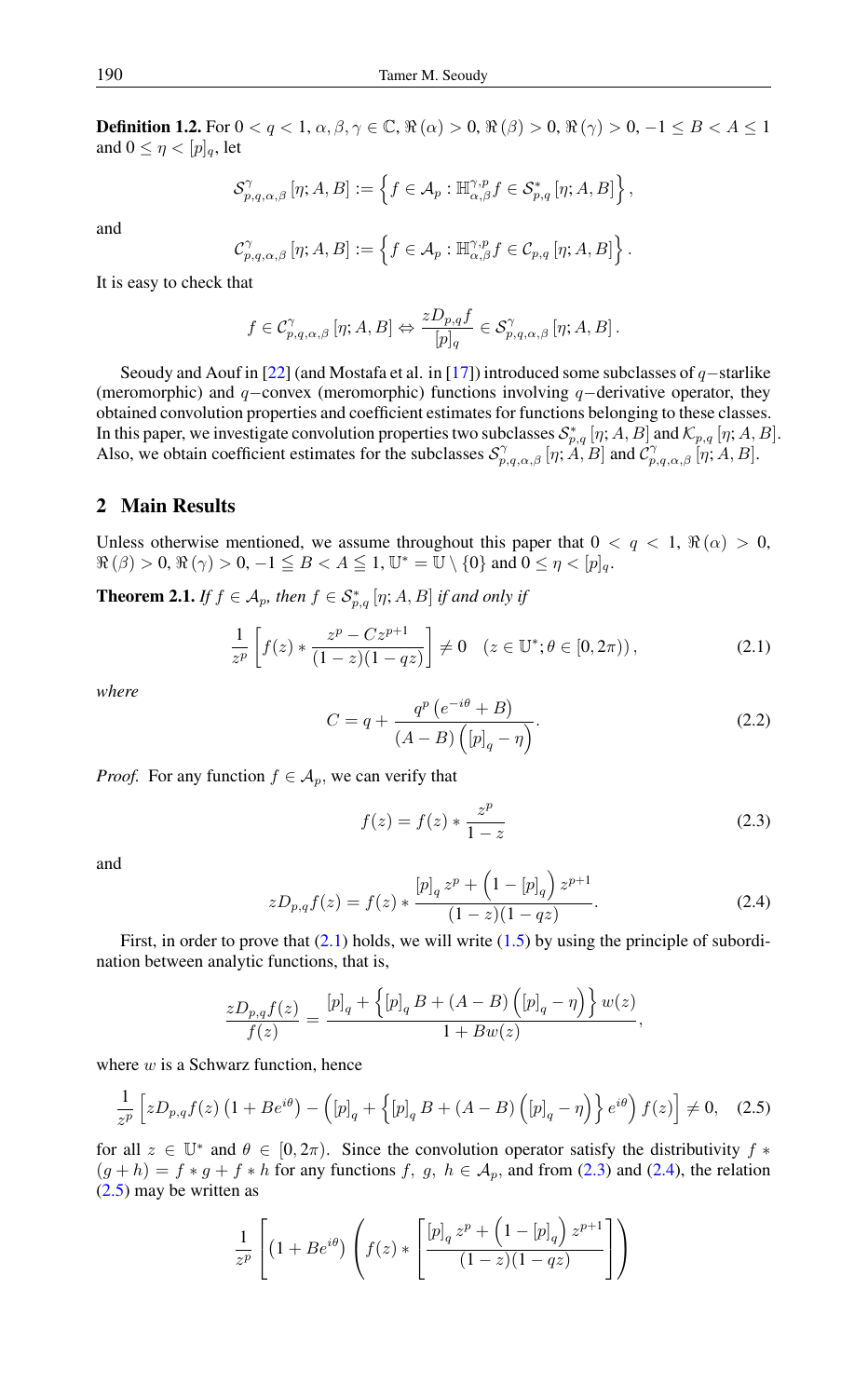$$
-\left([p]_q + \left\{ [p]_q B + (A-B) ([p]_q - \eta) \right\} e^{i\theta} \right) (f(z) * \frac{z^p}{1-z}) \neq 0,
$$

which is equivalent to

$$
\frac{1}{z^p}\left[f(z) * \frac{z^p - \left[q + \frac{q^p\left(e^{-i\theta} + B\right)}{(A-B)\left([p]_q - \eta\right)}\right]z^{p+1}}{(1-z)(1-qz)}\right] \neq 0, \ z \in \mathbb{U}^*, \ \theta \in [0, 2\pi),
$$

that is  $(2.1)$ .

Reversely, suppose that  $f \in A_p$  satisfy the condition [\(2.1\)](#page-3-0). Like it was previously shown, the assumption  $(2.1)$  is equivalent to  $(2.4)$ , that is,

<span id="page-4-0"></span>
$$
\frac{zD_{p,q}f(z)}{f(z)} \neq \frac{[p]_q + \left\{ [p]_q B + (A - B) \left( [p]_q - \eta \right) \right\} e^{i\theta}}{1 + Be^{i\theta}} \quad (z \in \mathbb{U}^*; \theta \in [0, 2\pi)). \tag{2.6}
$$

Denoting

$$
\varphi(z) = \frac{zD_{p,q}f(z)}{f(z)} \quad \text{and} \quad \psi(z) = \frac{[p]_q + \left\{ [p]_q B + (A-B) \left( [p]_q - \eta \right) \right\} z}{1 + Bz},
$$

the relation [\(2.6\)](#page-4-0) could be written as  $\varphi(\mathbb{U}) \cap \psi(\partial \mathbb{U}) = \emptyset$ . Therefore, the simply connected domain  $\varphi(\mathbb{U})$  is included in a connected component of  $\mathbb{C} \setminus \psi(\partial \mathbb{U})$ . From this fact, using that  $\varphi(0) = \psi(0) = [p]_q$  together with the univalence of the function  $\psi$ , it follows that  $\varphi(z) \prec \psi(z)$ , that is  $f \in \mathcal{S}_{p,q}^*$  [ $\eta$ ; A, B].  $\Box$ 

**Remark 2.2.** Putting  $q \to 1^-$ ,  $\eta = 0$  and  $e^{i\theta} = x$  in Theorem [2.1,](#page-3-4) we obtain the result of Sarkar et al. [\[21,](#page-7-15) Theorem 2.1 with  $\lambda = 0$  and  $\phi(z) = \frac{1 + Az}{1 + Bz}$ ];

**Remark 2.3.** Putting  $\eta = 0$  and  $p = 1$  in Theorem [2.1,](#page-3-4) we obtain the result of Seoudy and Aouf [\[22,](#page-7-13) Theorem 1].

<span id="page-4-3"></span>**Theorem 2.4.** *If*  $f \in A_p$ , then  $f \in C_{p,q}$  [ $\eta$ ; A, B] *if and only if* 

<span id="page-4-2"></span>
$$
\frac{1}{z^p} \left[ f(z) * \frac{[p]_q z^p - \{ [p]_q - (q+1) + C \left( 1 + q[p]_q \right) \} z^{p+1} + q \left( [p]_q - 1 \right) C \ z^{p+2}}{(1 - z)(1 - q z)(1 - q^2 z)} \right] \neq 0, \tag{2.7}
$$

*for all*  $z \in \mathbb{U}^*$  *and*  $\theta \in [0, 2\pi)$ *, where C is given by* [\(2.2\)](#page-3-5)*.* 

*Proof.* From [\(1.7\)](#page-1-3) it follows that  $f \in C_{p,q}$  [ $\eta$ ; A, B] if and only if  $\Phi(z) := \frac{zD_{p,q}f}{|z|}$  $[p]_q$  $\in \mathcal{S}_{p,q}^*$  [ $\eta; A, B$ ]. Then, according to Theorem [2.1,](#page-3-4) the function  $\Phi(z)$  belongs to  $\mathcal{S}_{p,q}^*$  [ $\eta; A, B$ ] if and only if

$$
\frac{1}{z^p} \left[ \Phi(z) * g(z) \right] \neq 0, \text{ for all } z \in \mathbb{U}^* \text{ and } \theta \in [0, 2\pi), \tag{2.8}
$$

where

<span id="page-4-1"></span>
$$
g(z) = \frac{z^p - Cz^{p+1}}{(1-z)(1-qz)}.
$$

But  $(2.8)$  is equivalent to

$$
\frac{1}{z^p} \left[ \frac{1}{[p]_q} \left( f(z) * z D_{p,q} g(z) \right) \right] \neq 0,
$$

that is,

$$
\frac{1}{[p]_q z^p} [f(z) * zD_{p,q} g(z)] \neq 0 \Leftrightarrow \frac{1}{z^p} [f(z) * zD_{p,q} g(z)] \neq 0,
$$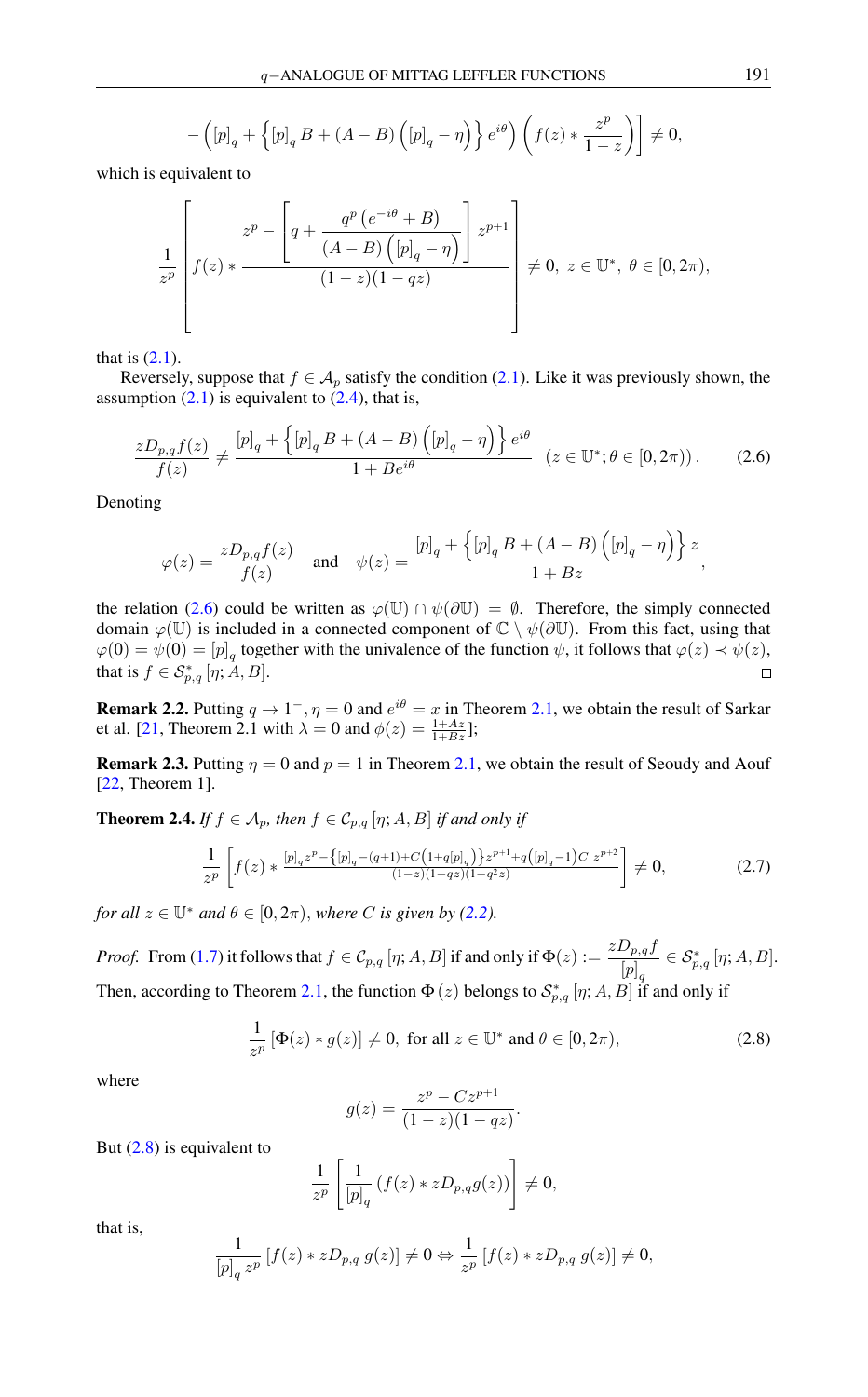for all  $z \in \mathbb{U}^*$  and  $\theta \in [0, 2\pi)$ . Using the fact that

$$
zD_{p,q}g(z) = \frac{[p]_q z^p - \{[p]_q - (q+1) + C(1+q[p]_q)\} z^{p+1} + q([p]_q - 1)C z^{p+2}}{(1-z)(1-qz)(1-q^2z)},
$$

it is easy to check that  $(2.8)$  is equivalent to  $(2.7)$ .

**Remark 2.5.** For  $q \to 1^-$ ,  $\eta = 0$  and  $e^{i\theta} = x$  in Theorem [2.4,](#page-4-3) we obtain the result of Sarkar et al. [\[21,](#page-7-15) Theorem 2.3 with  $\lambda = 0$  and  $\phi(z) = \frac{1+A\overline{z}}{1+B\overline{z}}$ ];

**Remark 2.6.** For  $\eta = 0$  and  $p = 1$  in Theorem [2.4,](#page-4-3) we obtain the result of Seoudy and Aouf [\[22,](#page-7-13) Theorem 5].

<span id="page-5-2"></span>**Theorem 2.7.** *If*  $f \in A_p$ , then  $f \in S_{p,q,\alpha,\beta}^{\gamma}$  [ $\eta; A, B$ ] *if and only if* 

$$
1 + \sum_{k=p+1}^{\infty} \frac{(q^{\gamma};q)_{k-p}}{(q;q)_{k-p}} \frac{\Gamma_q(\beta)}{\Gamma_q(\alpha(k-p)+\beta)} \tag{2.9}
$$
  
 
$$
\times \frac{(A-B)([p]_q - \eta)[k-p+1]_q - [k-p]_q \{q(A-B)([p]_q - \eta) + (1+q[p]_q - [p]_q)(e^{-i\theta} + B)\}}{(A-B)([p]_q - \eta)} a_k z^{k-p} \neq 0,
$$

*for all*  $z \in \mathbb{U}^*$  *and*  $\theta \in [0, 2\pi)$ *.* 

*Proof.* If  $f \in A_p$ , then from Definition [1.2](#page-3-6) and according to Theorem [2.1,](#page-3-4) we have  $f \in$  $\mathcal{S}_{p,q,\alpha,\beta}^{\gamma}$   $[\eta;A,B]$  if and only if

<span id="page-5-0"></span>
$$
\frac{1}{z^p} \left[ \left( \mathbb{H}_{\alpha,\beta}^{\gamma,p} f \right) (z) * \frac{z^p - C z^{p+1}}{(1 - z)(1 - qz)} \right] \neq 0, \text{ for all } z \in \mathbb{U}^* \text{ and all } \theta \in [0, 2\pi), \tag{2.10}
$$

where C is given by  $(2.2)$ . Since

$$
\frac{z^p}{(1-z)(1-qz)} = z^p + \sum_{k=p+1}^{\infty} \left[ k - p + 1 \right]_q z^k, \quad \frac{z^{p+1}}{(1-z)(1-qz)} = \sum_{k=p+1}^{\infty} \left[ k - p \right]_q z^k.
$$

After some computations, we get

$$
\frac{z^p - Cz^{p+1}}{(1-z)(1-qz)} = z^p + \sum_{k=p+1}^{\infty} \left( [k-p+1]_q - [k-p]_q C \right) z^k,
$$

then we may deduce that  $(2.10)$  is equivalent to  $(2.9)$ , and the proof of Theorem [2.7](#page-5-2) is completed.

**Theorem 2.8.** *If*  $f \in A_p$ , then  $f \in C_{p,q,\alpha,\beta}^{\gamma}$  [ $\eta$ ; A, B] *if and only if* 

$$
1 + \sum_{k=p+1}^{\infty} \frac{[k]_q (q^{\gamma}; q)_{k-p}}{[p]_q (q; q)_{k-p}} \frac{\Gamma_q (\beta)}{\Gamma_q (\alpha (k-p) + \beta)} \n\times \frac{(A-B)([p]_q - \eta)[k-p+1]_q - [k-p]_q \{q(A-B)([p]_q - \eta) + (1+q[p]_q - [p]_q)(e^{-i\theta} + B)\}}{A-B)([p]_q - \eta} \n\times \frac{(A-B)([p]_q - \eta)[k-p+1]_q - [k-p]_q \{q(A-B)([p]_q - \eta) + (1+q[p]_q - [p]_q)(e^{-i\theta} + B)\}}{A+B+B}
$$
\n
$$
(2.11)
$$

*for all*  $z \in \mathbb{U}^*$  *and*  $\theta \in [0, 2\pi)$ *.* 

*Proof.* If  $f \in A_p$ , then from Definition [1.2](#page-3-6) and Theorem [2.4,](#page-4-3) we have that  $f \in C_{p,q,\alpha,\beta}^{\gamma}$  [ $\eta; A, B$ ] if and only if

<span id="page-5-3"></span>
$$
\frac{1}{z^p} \left[ \left( \mathbb{H}_{\alpha,\beta}^{\gamma,p} f \right) (z) * \frac{[p]_q z^p - \{ [p]_q - (q+1) + C \left( 1 + q[p]_q \right) \} z^{p+1} + q \left( [p]_q - 1 \right) C z^{p+2}}{(1-z)(1-qz)(1-q^2z)} \right] \neq 0, \tag{2.12}
$$

for all  $z \in \mathbb{U}^*$  and  $\theta \in [0, 2\pi)$ , where C is given by [\(2.2\)](#page-3-5). Since

$$
[p]_q z^p - \left\{ [p]_q - (q+1) + C \left( 1 + q [p]_q \right) \right\} z^{p+1} + q \left( [p]_q - 1 \right) C z^{p+2}
$$
  

$$
(1-z)(1-qz)(1-q^2z)
$$

$$
= [p]_q z^p + \sum_{k=p+1}^{\infty} [k]_q \left( [k-p+1]_q - [k-p]_q C \right) z^k, \ z \in \mathbb{U}.
$$

Now, we may check that  $(2.12)$  is equivalent to  $(2.11)$  which proves our result.

$$
\Box
$$

<span id="page-5-4"></span> $\Box$ 

<span id="page-5-1"></span> $\Box$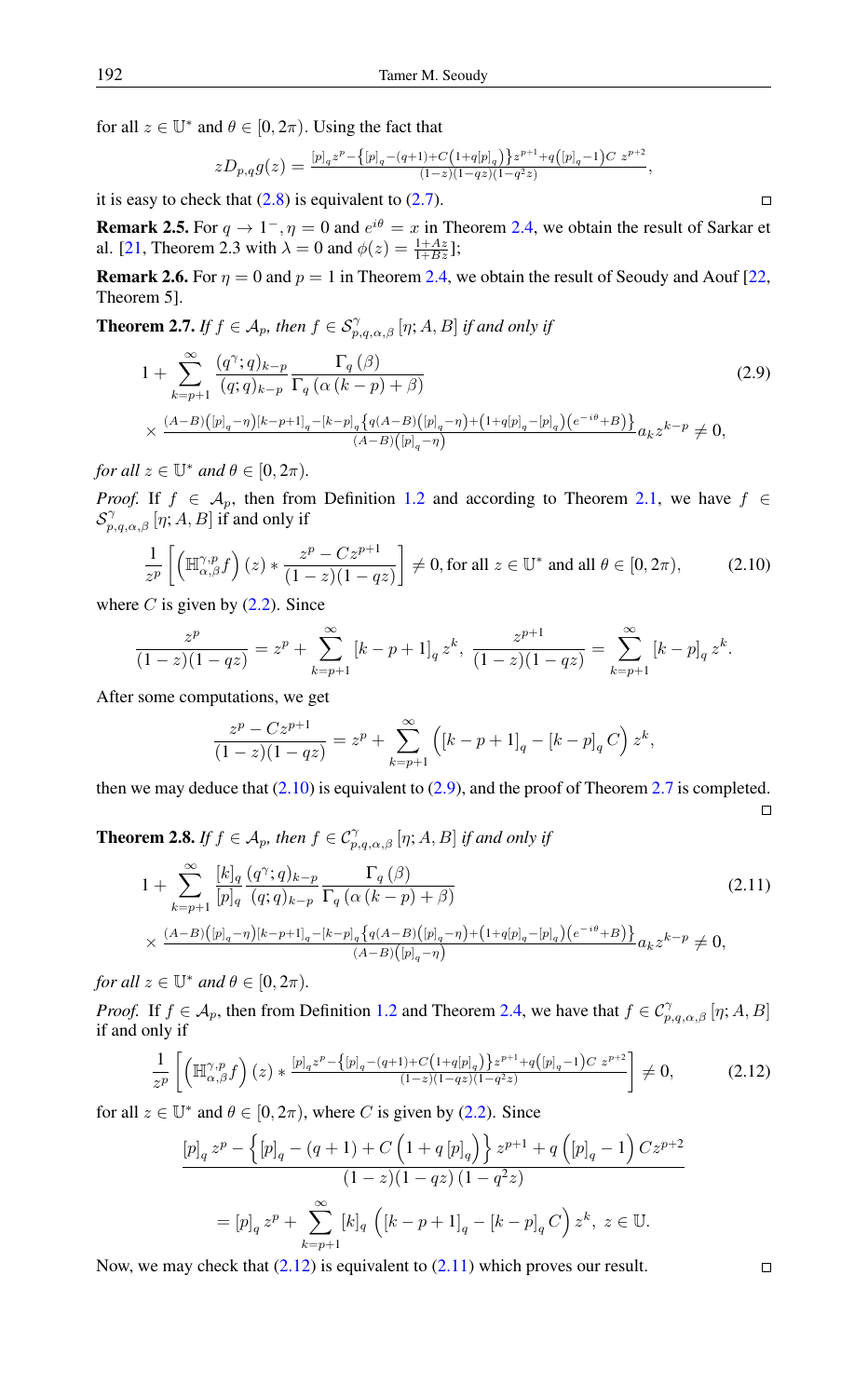Unless otherwise mentioned, we assume throughout the remainder part of this section that  $\alpha$ ,  $\beta$  and  $\gamma$  are real numbers.

<span id="page-6-5"></span>**Theorem 2.9.** *If*  $f \in A_p$  *satisfies the inequality* 

$$
\sum_{k=p+1}^{\infty} \frac{(q^{\gamma};q)_{k-p}}{(q;q)_{k-p}} \frac{\Gamma_q(\beta)}{\Gamma_q(\alpha(k-p)+\beta)} \tag{2.13}
$$
\n
$$
\times \frac{(A-B)([p]_q-\eta)[k-p+1]_q+[k-p]_q\left\{q(A-B)([p]_q-\eta)+(1+q[p]_q-[p]_q)(1+|B|)\right\}}{(A-B)([p]_q-\eta)} |a_k| < 1
$$

*then*  $f \in S^{\gamma}_{p,q,\alpha,\beta}$  [ $\eta; A, B$ ].

*Proof.* If  $f \in A_p$  has the form [\(1.1\)](#page-0-0) and assuming that [\(2.9\)](#page-5-1) holds, we obtain

$$
\begin{split} &\left|1+\sum_{k=p+1}^{\infty}\frac{(q^{\gamma};q)_{k-p}}{(q;q)_{k-p}}\frac{\Gamma_q\left(\beta\right)}{\Gamma_q\left(\alpha\left(k-p\right)+\beta\right)}\right.\\ &\times\frac{(A-B)\left([p]_q-\eta\right)[k-p+1]_q-[k-p]_q\left\{q(A-B)\left([p]_q-\eta\right)+\left(1+q[p]_q-[p]_q\right)\left(e^{-i\theta}+B\right)\right\}}{(A-B)\left([p]_q-\eta\right)}a_kz^{k-p}\right|\\ &\geq1-\left|\sum_{k=p+1}^{\infty}\frac{(q^{\gamma};q)_{k-p}}{(q;q)_{k-p}}\frac{\Gamma_q\left(\beta\right)}{\Gamma_q\left(\alpha\left(k-p\right)+\beta\right)}\\ &\times\frac{(A-B)\left([p]_q-\eta\right)[k-p+1]_q-[k-p]_q\left\{q(A-B)\left([p]_q-\eta\right)+\left(1+q[p]_q-[p]_q\right)\left(e^{-i\theta}+B\right)\right\}}{(A-B)\left([p]_q-\eta\right)}a_kz^{k-p}\right|\\ &\geq1-\sum_{k=p+1}^{\infty}\frac{(q^{\gamma};q)_{k-p}}{(q;q)_{k-p}}\frac{\Gamma_q\left(\beta\right)}{\Gamma_q\left(\alpha\left(k-p\right)+\beta\right)}\\ &\times\frac{(A-B)\left([p]_q-\eta\right)[k-p+1]_q+[k-p]_q\left\{q(A-B)\left([p]_q-\eta\right)+\left(1+q[p]_q-[p]_q\right)\left(1+|B|\right)\right\}}{(A-B)\left([p]_q-\eta\right)}\left|a_k\right|>0, \end{split}
$$

for all  $z \in \mathbb{U}^*$  and  $\theta \in [0, 2\pi)$ . It follows that [\(2.9\)](#page-5-1) holds, and from Theorem [2.7](#page-5-2) we obtain our conclusion.  $\Box$ 

Using similar arguments to those in the proof of Theorem [2.9,](#page-6-5) we obtain the following theorem:

**Theorem 2.10.** *If*  $f \in A_p$  *and satisfies the inequality* 

$$
\sum_{k=p+1}^{\infty} \frac{[k]_q (q^{\gamma}; q)_{k-p}}{[p]_q (q; q)_{k-p}} \frac{\Gamma_q (\beta)}{\Gamma_q (\alpha (k-p)+\beta)} \times \frac{(A-B) ([p]_q - \eta)[k-p+1]_q + [k-p]_q {q(A-B) ([p]_q - \eta) + \left(1+q[p]_q - [p]_q\right)(1+|B|) \} }}{(A-B) ([p]_q - \eta)} |a_k| < 1,
$$

*then*  $f \in C_{p,q,\alpha,\beta}^{\gamma}$  [ $\eta; A, B$ ].

## <span id="page-6-0"></span>References

- <span id="page-6-1"></span>[1] M.H. Abu-Risha, M.H. Annaby, M.E.H. Ismail and Z.S. Mansour, Linear q-difference equations, *Z. Anal. Anwend.* 26(4), 481–494 (2007).
- <span id="page-6-2"></span>[2] D. Albayrak, S.D. Purohit and F. Uçar, On q-analogues of Sumudu transforms, *An. Ştiinţ. Univ. Ovidius* Constanța Ser. Mat. 21(1), 239-260 (2013).
- <span id="page-6-3"></span>[3] D. Albayrak, S.D. Purohit and F. Uçar, On q-Sumudu transforms of certain q-polynomials, *Filomat* 27(2), 411–427 (2013).
- <span id="page-6-4"></span>[4] M.K. Aouf, On a class of p-valent starlike functions of order α, *Internat. J. Math. Math. Sci.* 10(4), 733–744 (1987).